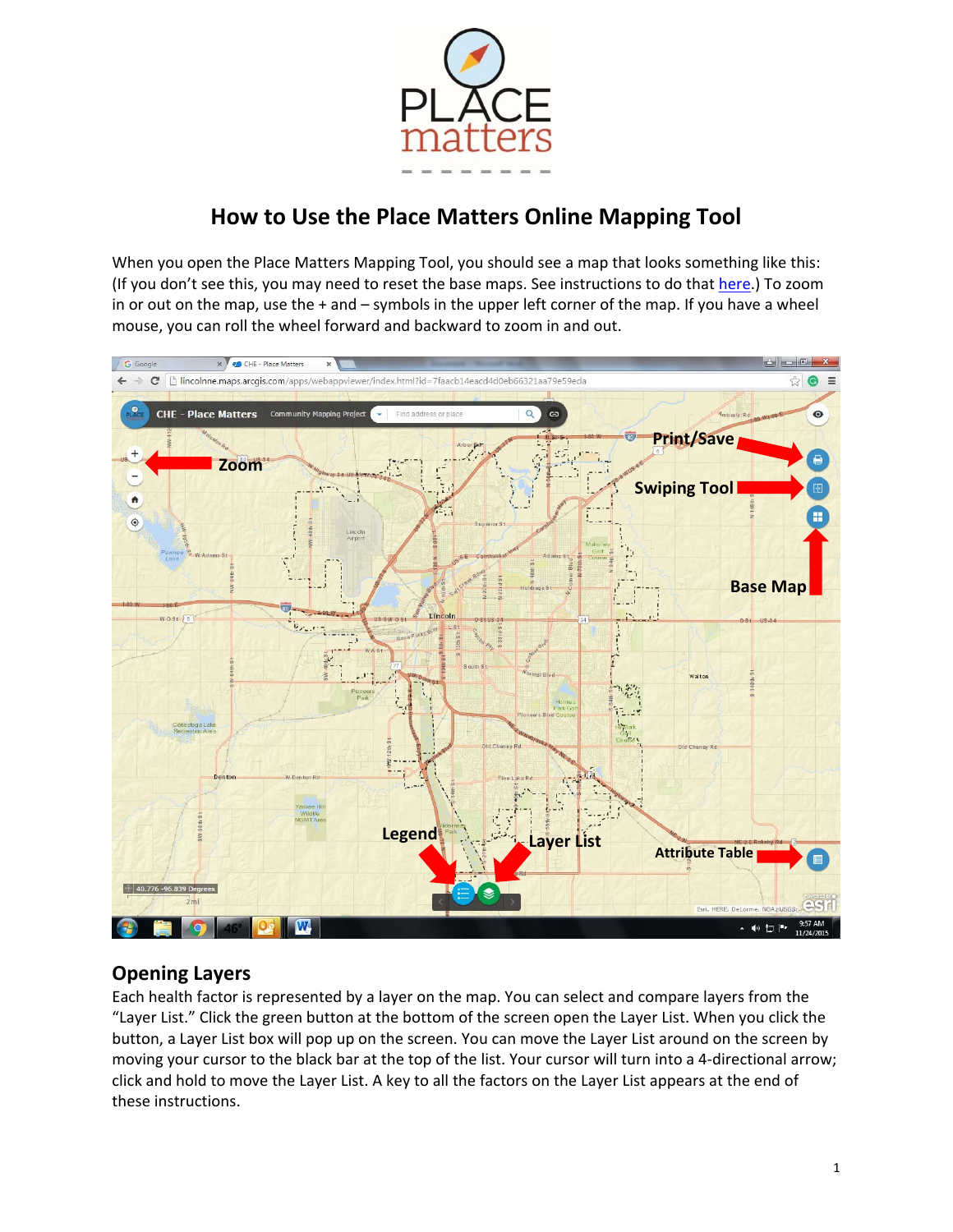Select a layer by clicking in the box to the left of the layer name. The box will turn blue and a white check will appear in the box if the layer is selected.

In addition to the layers you select, we recommend you leave these 2 layers on continuously:

- Excluded Census Tracts
- City Limits 2019

Every layer you check will appear on the map. To maintain clarity of the maps, select only 2 or 3 layers at a time (in addition to the City Limits and Excluded Census Tract layers). Some of the layers, such as Dental Clinics and Primary Medical Care are point maps that show individual locations.

To see what the different colors on a map signify, click on the name of the layer. A list will appear below the layer label. Click on the layer label again to close the list. You can also click on the blue button at the bottom of the screen to open a separate "Legend" pop up.

#### **Swiping Layers**

To see how two layers are related, use the Swiping Tool.

First, select the layers you want to see from the Layer List. To open the Swiping Tool, click on the middle of the three buttons on the upper right side of the screen. When you click on the Swiping Tool, a dialogue box will ask which layer you want to swipe from the list of layers you have selected. Click on the arrow on the right side of that box to reveal a drop down menu of all the layers you have selected. Click on the layer you want to swipe. This action turns off that layer. All the other layers you have selected remain visible on the screen.

Hold your cursor anywhere on the vertical white bar on the screen. The cursor will become a 2‐ directional arrow. Click and hold, then drag the white bar across the screen to display the layer you chose to swipe.

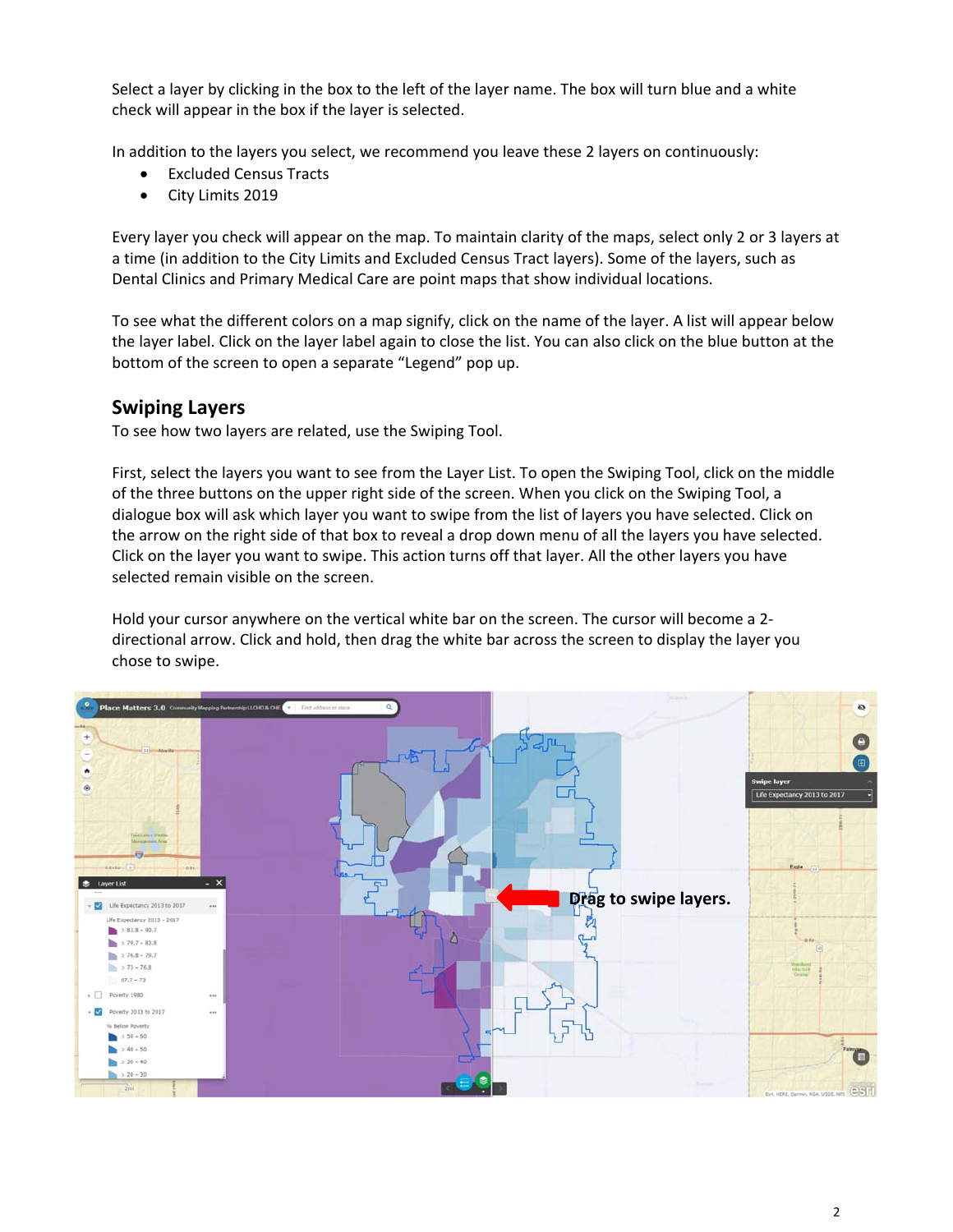For maximum effect, the layer you choose to swipe should be above the other layers on the Layer List. To move items up or down on the Layer List, click on the arrow to the right of the layer label and select "Move Up" or "Move Down." You can only move an item one position at a time. To close the swiping tool, select the swipe tool button again. This function applies to all features within this application. If you wish to exit a feature, simply undo the original action.

### **Changing the Base Map**

The program defaults to a street map as the base map. To change the base map, select the third button on the upper right side of the screen to open a gallery of base maps available. If you change the base map, please change it back to "Streets" before you exit the Place Matters Online Mapping Tool.

### **Printing/Saving**

If you would like to save a map you've created, click the button with the printer icon in the upper right corner to open a Print dialogue box. Select the paper size and orientation using the "Layout" drop‐down menu. Choose the file type using the "Format" drop-down menu. The system defaults to .pdf. When you've made your selections, click on the "Print" button and your map will be added to a numbered list of maps within that dialogue box. Click on the item to open it and print it or save it to your computer. Once you've saved the maps you'd like to save, use the "Clear Prints" button to delete your maps before you exit the Place Matters Online Mapping Tool.

### **Individual Census Tract Information**

There are two ways to find information for a specific census tract.

- 1. Click on the census tract on the map. A dialogue box showing the specific data for that census tract for the layers you have selected will pop up. Use the right and left arrows in the blue bar at the top of the box to show the information for each of the layers you have selected.
- 2. Click on the blue "Attribute Table" button in the lower right corner of the map. This will open a table at the bottom of the screen that includes all the data for each factor. The factors you've selected will appear as tabs across the top of the table. Click on any factor to see the data for that factor. The census tract number will be listed on the left side of the table.

## **Questions?**

Contact Michaela Young, Director of Grant Operations, Community Health Endowment of Lincoln michaela.young@chelincoln.org, (402) 436‐5516.